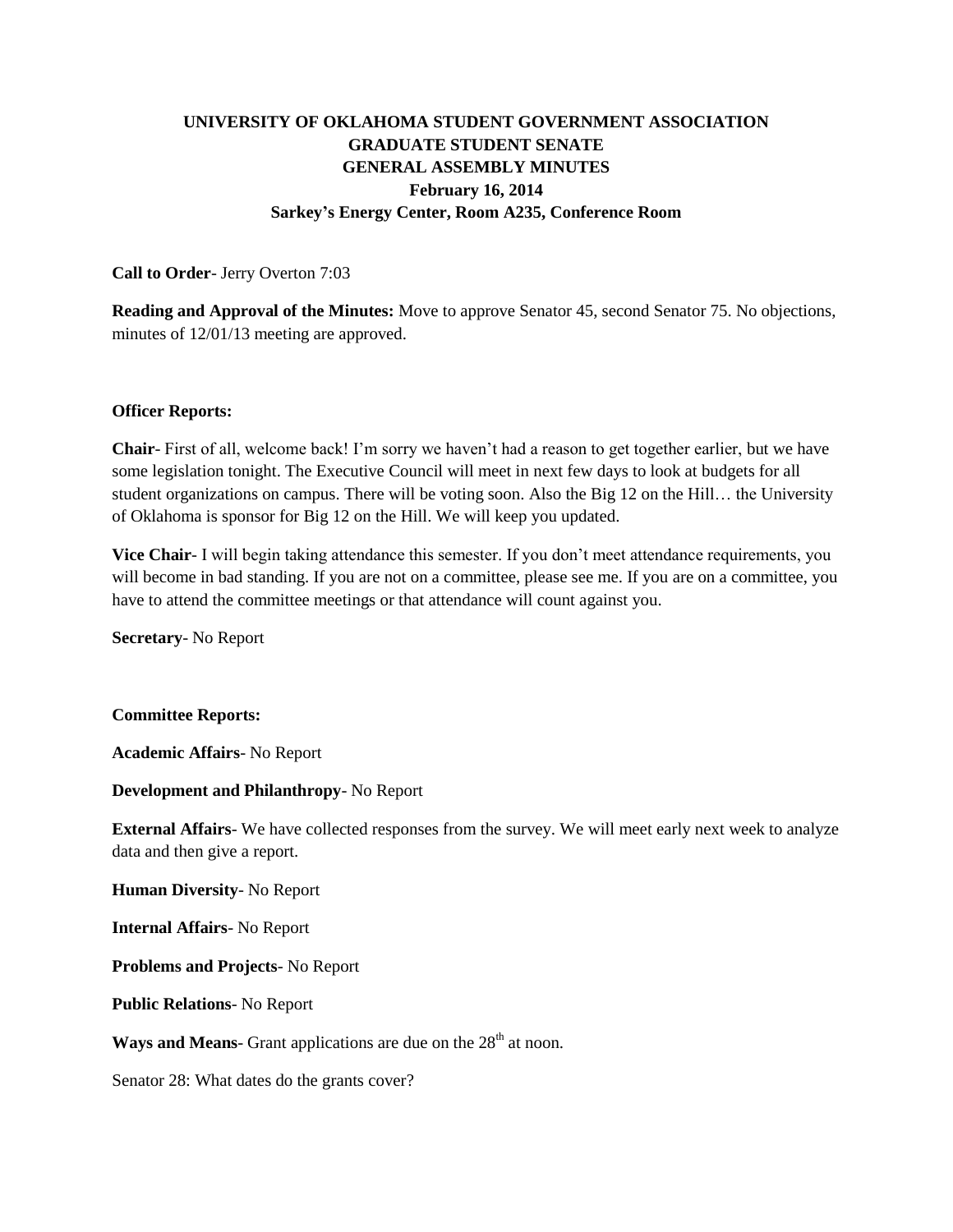Ways and Means: January  $1<sup>st</sup>$  to May 31 $<sup>st</sup>$ .</sup>

Senator 61: Have the errors been fixed on the application?

Ways and Means: We won't correct for decimals, but one thing we talked about is we are going to start a grading process where applications with no mistakes will have first crack at the money, applications with some errors will have the next crack, and applications with major errors will have the last crack.

Senator 61: Didn't correct department listing, will that be revised? My college doesn't have departments and people were denied funding.

Ways and Means: We will give you more guidance after the meeting.

Senator 86: What was the date range?

Ways and Means: January 1 through May  $31<sup>st</sup> 2014$ .

## **Special Orders:**

GS14-03 Emergency Allocation Act No. 9

Motion to bring to floor by Senator 45, second by Senator 46, no opposition. GS 14-03 Emergency Allocation Act No. 9 is on the floor.

Author: This is allocating 1,600 dollars to four student organizations applying for funding. This was passed in Congress on Tuesday. I yield time for questions.

Senator 34: Mr. Author, what is the 50 dollars for the capital investments for research going to?

Author: Various office expenses.

Senator 87: What is the Mumford Research Group?

Author: I don't have my notes on me. I apologize. I don't know what exactly they do.

Senator 45 makes a motion to pass by unanimous consent, 88 seconds, no opposition.

Author: There is an important deadline next Thursday. All applications for primary funding are due.

**Old Business:** None.

#### **New Business:**

GS14-01 A Concurring Resolution requesting the Oklahoma State Legislature to maintain access to higher education for all Oklahoma residents; and providing distribution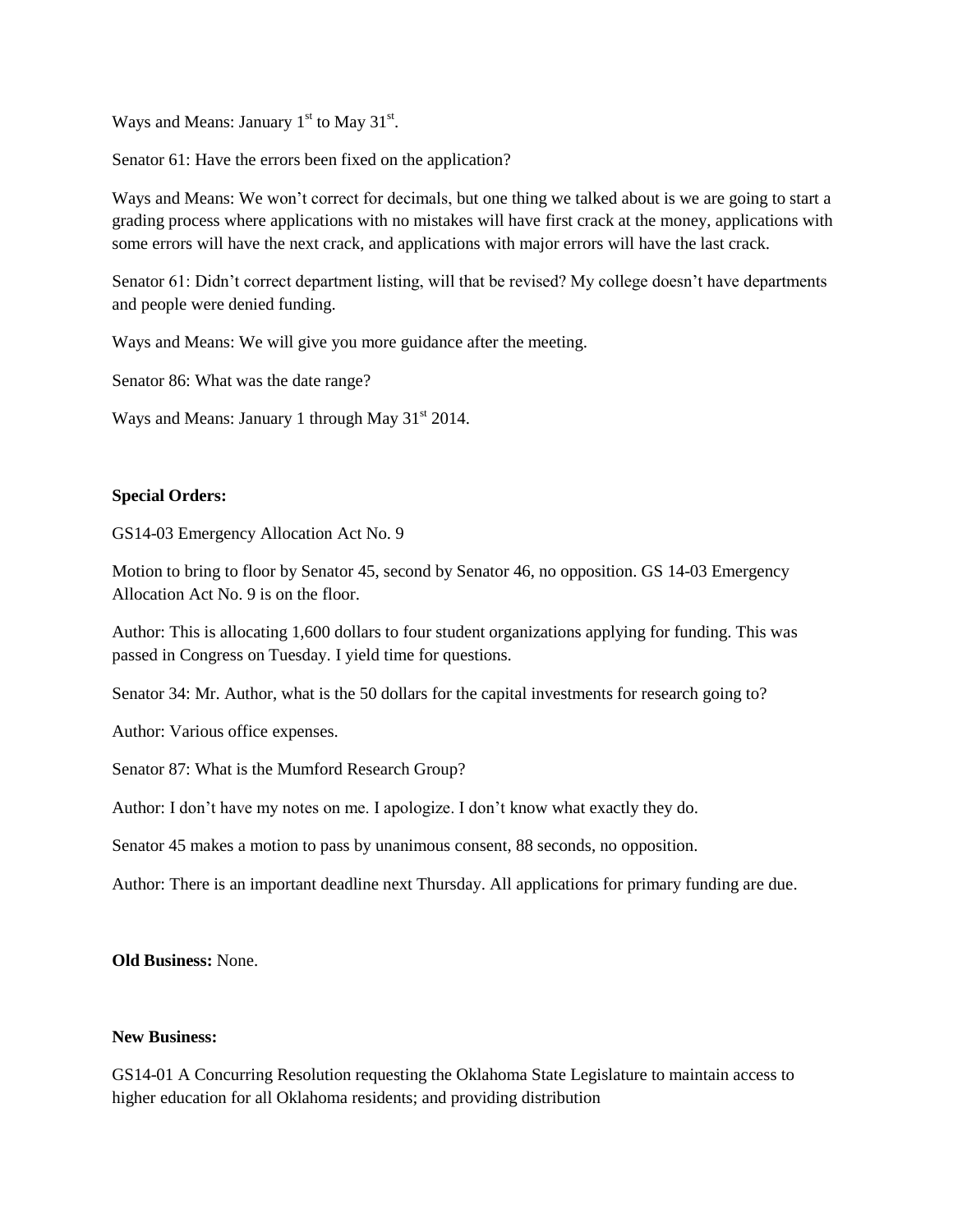Motion to bring to the floor by Senator 86, second by Senator 83, no opposition. GS 14-01 is on the floor.

Author- This is a joint resolution. It points to a bill going through Oklahoma State Senate. Anybody who is not a U.S. citizen will have to pay out of state tuition. People have fulfilled every other requirement to pay in-state tuition, and if this law passes, they won't get in-state tuition. This resolution says we disapprove of this. We want to maximize access to higher education. We have talked with David Boren and Clark Stroud and others and they are on board and strongly support it. They think it is a good idea to make a statement.

Senator 34: Mr. Author, this would affect documented immigrants?

Author: Yes, lawful immigrants would not be able to get in-state tuition.

Senator 5: Does this have to do to make up for budget cuts?

Author: They are not trying to compensate for a budget shortfall.

Senator 52: Why then is this bill being proposed?

Author: We are not sure. My hypothesis is that the Oklahoma Legislature is hostile to immigrants.

Senator 5: It hurts people who are here legally as permanent residents?

Author: It hurts anybody who is not a U.S. citizen.

Senator 34 makes a motion to pass by unanimous consent, second by Senator 20, no opposition. The resolution passes.

GS14-02 President and Vice President Emergency Procedures" Act of 2014.

Motion to bring to floor by Senator 86, second by Senator 02, no opposition.

Author: This bill rectifies issues with the Constitution. As it stands, the Constitution says the Vice President assumes duties of President if the President can't perform duties but does not include title or pay. As a result Madeline is assuming duties of the President while receiving Vice President pay. This legislation rectifies the issue by reimbursement equivalent to the SGA President and clarifies her duties. It is very important to note this will sunset on the  $1<sup>st</sup>$  of June.

Senator 34: Will this then lead to vacancy for President or Vice President?

Author: There is no vacancy in the vice presidency right now.

Senator 5: Does the Vice President get compensation?

Author: She'll get the Vice President's pay and 85 dollars to make it even with President.

Senator 34: Mr. Author, is there not a very clear line of succession in the Constitution?